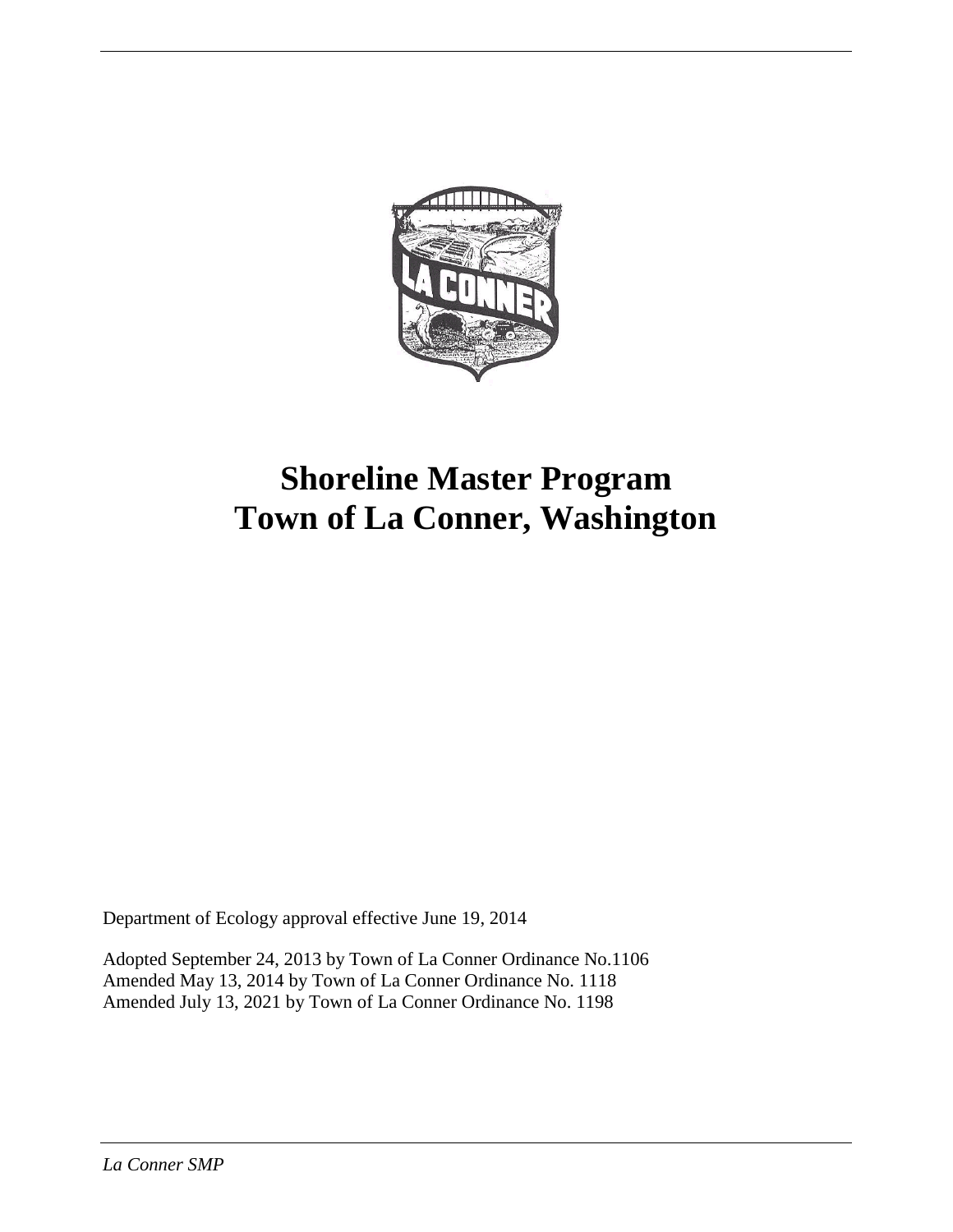### *Contents*

#### **Chapter 1 – Introduction**

- **1.1 Title**
- **1.2 Purpose**
- **1.3 Findings**
- **1.4 Key Shoreline Concepts and Terms**
- **1.5 Preferred Uses**
- **1.6 Public Access**
- **1.7 No Net Loss of Ecological Functions**
- **1.8 Shoreline Jurisdiction**
- **1.9 Document Organization**

**Chapter 2 – Shoreline Vision, Goals, and Policies**

- **2.1 Shoreline Vision**
- **2.2 General Goals and Policies for Master Program Elements**
- **2.3 Shoreline Goals and Policies by Element**

**Chapter 3 - Shoreline Environmental Designations**

**Chapter 4 – Shoreline Development, Use Standards, and Use Regulations**

- **4.1 General Regulations**
- **4.2 Building and Site Standards**
- **4.3 Shoreline Uses**
- **4.4 Shoreline Modifications**

**Chapter 5 - Administrative Procedures**

#### **Chapter 6 - Definitions**

**Appendices**

- **A – Harbor and Shoreline Designation and Topographical Map**
- **B – Shoreline Inventory and Characterization Report & Summary of Findings**
- **C – Restoration Plan & Restoration Planning: Assessment and Opportunities**
- **D – Shoreline Critical Areas Regulations**
- **E – La Conner Design Charrette Event Summary, October 2017 (Sea Level Rise)**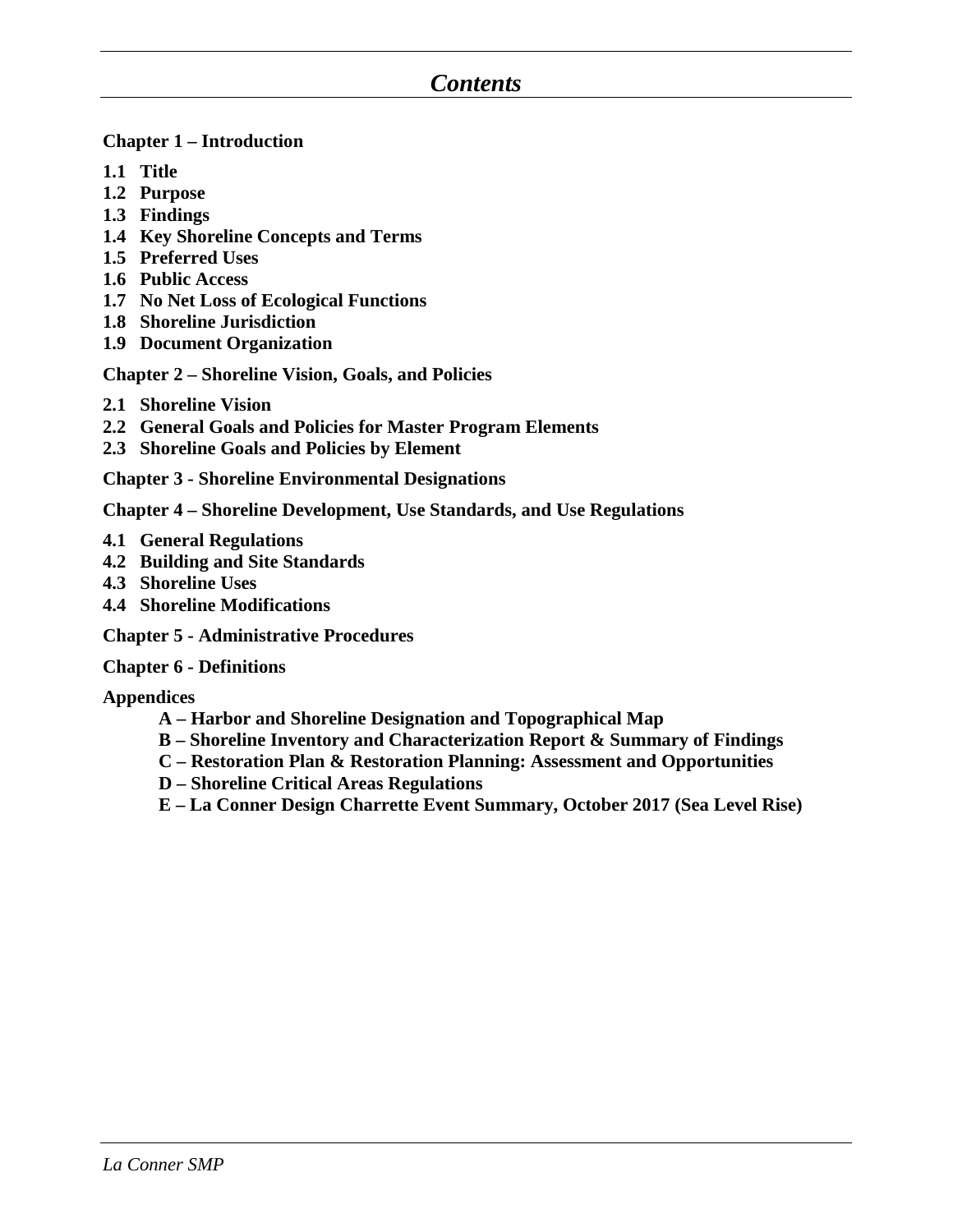## *Chapter 1 - Introduction*

- 1.1 Title
- 1.2 Purpose
- 1.3 Findings
- 1.4 Key Shoreline Concepts and Terms
- 1.5 Preferred Uses
- 1.6 Public Access
- 1.7 No Net Loss of Ecological Functions
- 1.8 Shoreline Jurisdiction
- 1.9 Document Organization

#### **1.1 Title**

This chapter shall be known and may be cited as the "Shoreline Master Program."

#### **1.2 Purpose**

The purpose of this chapter is to update the shoreline master program to enable the Town to manage its shorelines in accordance with Chapter 90.58 RCW and Chapter 173-26 WAC and to adopt goals, policies, and regulations designed to promote the health, safety, and general welfare of the people of La Conner.

Washington's Shoreline Management Act (SMA) (Chapter 90.58 RCW, the Shoreline Management Act of 1971) was passed by the State Legislature in 1971 and adopted by the public in a referendum. The Act was created in response to a growing concern among residents of the state that serious and permanent damage was being done to shorelines by unplanned and uncoordinated development. The goal of the Act was "to prevent the inherent harm in an uncoordinated and piecemeal development of the state's shorelines." While protecting shoreline resources by regulating development, the Act is also intended to provide for appropriate shoreline growth by encouraging land uses that enhance and conserve shorelines functions and values.

The SMA established a cooperative program of shoreline management between local government and the state. Local governments have the primary responsibility for initiating the planning and administration of the local Shoreline Master Program (SMP). The Washington State Department of Ecology (Ecology) is responsible for supporting and assisting local governments and insuring compliance with the SMA and its provisions, primarily WAC Sections 173-26 – *State Master Program Approval/Amendment Procedures and Master Program Guidelines* and 173-27- *Shoreline Management Permit and Enforcement Procedures.*

The SMP is a comprehensive use plan for local shoreline areas that includes desired goals and policies consistent with SMA policy (RCW 90.58.020); maps, diagrams and charts or other descriptive material and text; use and development regulations; and administrative procedures for the shoreline permitting process. The Ecology SMP guidelines (WAC 173-26) establish general goals and policies, and standards and criteria for regulations. The SMP is based on State guidelines, but tailored to the specific conditions and needs of individual communities. The SMP is also meant to be a comprehensive vision of how the shoreline area will be used and developed over time.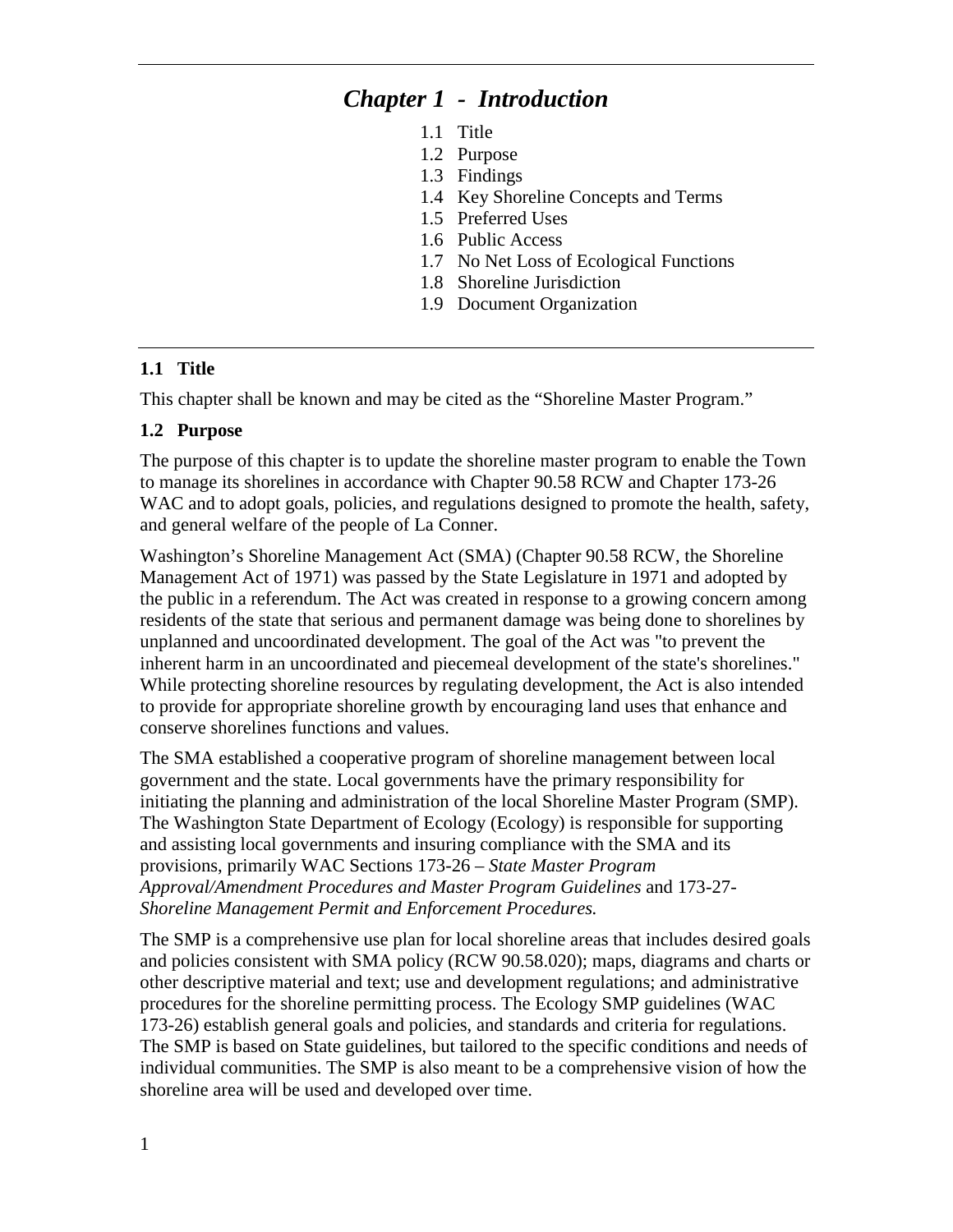All shoreline development shall be consistent with the Shoreline Management Act (SMA), this shoreline master program (SMP) and with applicable sections of the Town's land use zoning ordinances, including the Uniform Development Code, FEMA flood control, historic preservation and management codes and regulations, the State Environmental Policy Act, and other applicable local, state and federal laws and regulations.

#### **1.3 Findings**

- (1) There are approximately 9,300 feet of shoreline in La Conner adjacent to the Swinomish Channel, a navigable waterway.
- (2) Approximately 1,600 feet of the shoreline is within the historic preservation district.
- (3) The Town of La Conner finds that its shorelines are a valuable resource having statewide significance that should be protected and used in the best interest of private and public entities while protecting private property rights and allowing public access to the greatest extent feasible.
- (4) Ordinance 705, adopting the La Conner Shoreline Master Program, was adopted on November 18, 1997.
- (5) Ordinance 792, amending Ordinance 705 was adopted on November 14, 2000.
- (6) Ordinance 828, amending Ordinance 792 was adopted on October 9, 2001.

#### **1.4 Key Shoreline Concepts and Terms**

The Washington Shoreline Management Act (SMA) has three broad, overarching policies:

**(1) Preferred shoreline uses**: "uses shall be preferred which are consistent with control of pollution and prevention of damage to the natural environment, or are unique to or dependent upon use of the states' shorelines...."

**(2) Promote public access**: "the public's opportunity to enjoy the physical and aesthetic qualities of natural shorelines of the state shall be preserved to the greatest extent feasible consistent with the overall best interest of the state and the people generally."

**(3) Protect shoreline natural resources**, including "...the land and its vegetation and wildlife, and the water of the state and their aquatic life...."

#### **1.5 Preferred Uses**

In establishing preferred uses of the state's shorelines, the SMA defines "waterdependent", "water-related", and "water-enjoyment" uses. These terms are officially defined in Section 8 of the SMP. General descriptions and examples are included below:

"**Water-dependent use**" means a use that requires direct access to the water to accomplish its primary function. In other words, a use or portion of a use, which cannot exist in a location that is not adjacent to the water and which is dependent on the water by reason of the intrinsic nature of its operations. Examples may include commercial fishing, marinas, shipbuilding, and ferry terminals.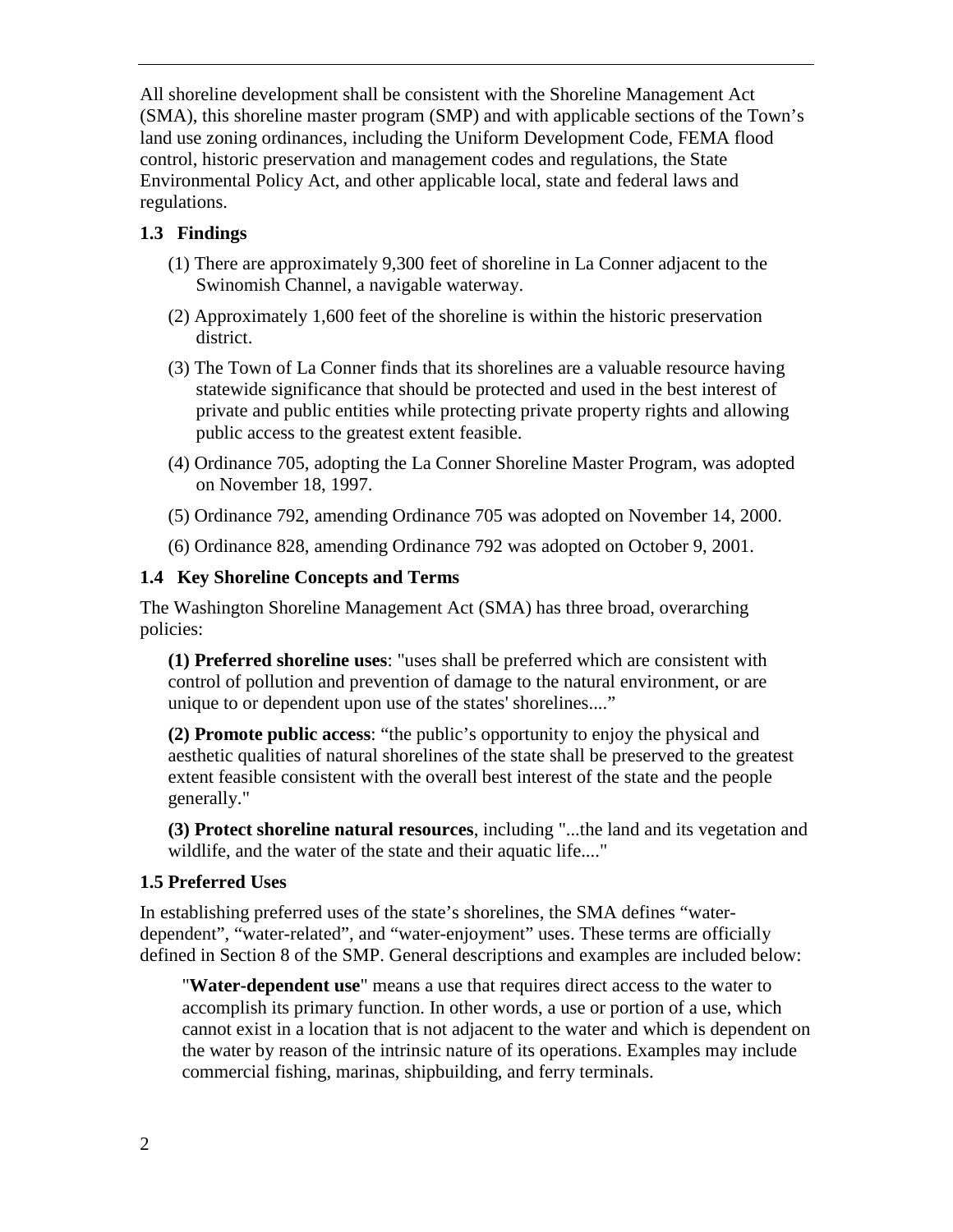"**Water-related use**" means a use that does not require direct access to the water, but provides goods or services associated with water dependent uses. In other words, a use or portion of a use which is not intrinsically dependent on a waterfront location but whose economic viability is dependent upon a waterfront location. Examples include boat supply and repair services, and kayak rentals.

"**Water-enjoyment use**" means a use that does not require access to the water, but is enhanced by a waterfront location. This includes uses that facilitate public access to the shoreline as a primary characteristic of the use; or uses that provide for recreational use or aesthetic enjoyment of the shoreline for a substantial number of people. The use must be open to the general public and the shoreline-oriented space within the project must be devoted to the specific aspects of the use that fosters shoreline enjoyment. Examples include restaurants and aquariums.

La Conner Shoreline Master Program Department of Ecology approval effective June 19, 2014

Adopted by the La Conner Town Council on September 24, 2013, Ordinance No. 1106, amended by Ordinance No. 1118 on May 13, 2014, and amended by Ordinance No. 1198 on July 13, 2021.

#### **1.6 Public Access**

In preserving and promoting public access, the SMA and state shoreline guidelines (WAC 173- 26) recognize that shorelines of the state are a resource to be used and enjoyed by all citizens of Washington State. While balancing the rights of privacy and private property, the SMA promotes public access as a "preferred use" in terms of wateroriented recreation, and requires public access amenities to be incorporated into certain waterfront development. In this context, public access can mean many things, including physical access to the water and beach, public access to piers and docks, or development of overlooks providing visual access to the shoreline.

#### **1.7 No Net Loss of Ecological Functions**

The state shoreline guidelines (WAC 173-26), updated and adopted in 2003, emphasize the protection and restoration of shoreline natural resources. The guidelines refer to the protection of shoreline ecological processes (such as hydrology and sediment transport) and shoreline ecological functions (provided by water quality, vegetation, and habitat). A major concept in the protection of ecological functions is termed "no net loss."

**"No Net Loss"** – means the maintenance of the aggregate total of the Town's shoreline ecological functions. The no net loss standard requires that the impacts of each shoreline development and/or use, whether permitted or exempt, be identified and mitigated such that there are no resulting adverse impacts on ecological functions or processes. The concept of "net" as used herein, recognizes that any development has potential or actual, short-term or long-term impacts and that by applying appropriate development standards and mitigation measures (including avoiding impacts), implementing the SMP will not diminish the shoreline resources and values as they currently exist.

#### **1.8 Shoreline Jurisdiction**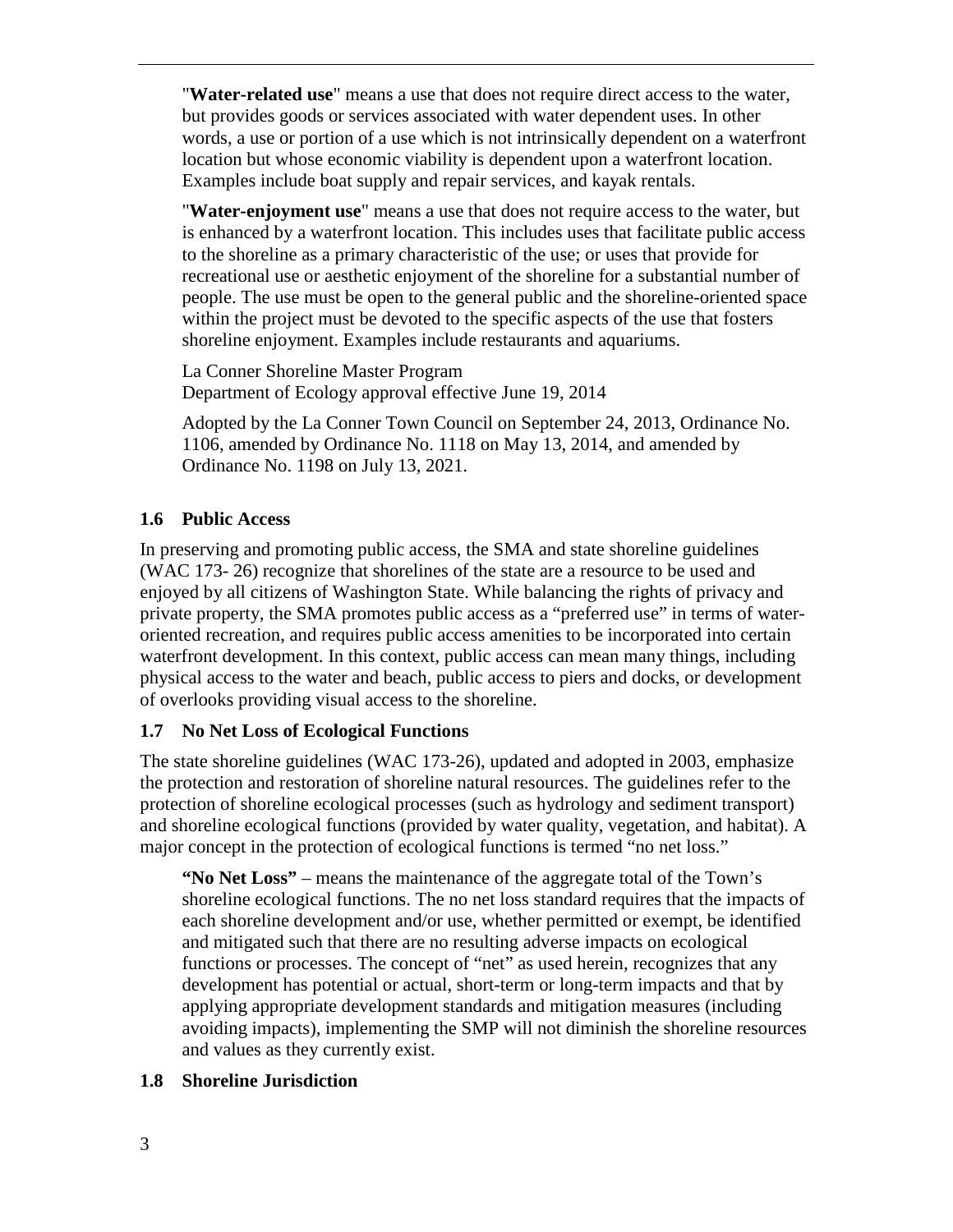Concepts and terms related to the Town's shoreline jurisdiction are specific to those described in RCW 90.58.030, WAC 173-26-020, WAC 173-27-030, and WAC 173-22- 030. Definitions and significant terms related to the Shoreline Management Act and the Town's SMP are included within Section 8 of this document. Under the SMA, the shoreline jurisdiction includes all water areas of the state, the lands underlying them, and areas that are 200 feet landward of the ordinary high water mark **(**OHWM**)** of waters that have been designated as "shorelines of statewide significance" or "shorelines." "Shorelines of the state" include all "shorelines of statewide significance" and "shorelines". The upland areas are referred to as "shorelands". These designations were established in 1971, and are described in RCW 90.58.030.

Generally, "shorelines of statewide significance" include designated portions of Puget Sound and other marine water bodies, rivers west of the Cascade Range that have a mean annual flow of 1,000 cubic feet per second (cfs) or greater, rivers east of the Cascade Range that have a mean annual flow of 200 cfs or greater, and freshwater lakes with a surface area of 1,000 acres or more. The area seaward of the extreme low tide in La Conner is considered a shoreline of statewide significance. "Shorelines" are generally described as all other marine waters and all other streams or rivers having a mean annual flow greater than 20 cfs and lakes with a surface area 20 acres and greater. The Town of La Conner does not have any stream, river or lake shoreline areas.

The La Conner shoreline jurisdiction extends to the middle of the Swinomish Channel, an offshore boundary shared with Skagit County, as RCW 35.21.160 extends jurisdiction to the middle of water bodies, such as bays, sounds, lakes and rivers. The actual seaward and landward extent of shoreline jurisdiction will be determined on a case-by-case basis. Appendix A, illustrates the shoreline designations and the *approximate* location of the upland extent of the shoreline jurisdiction in La Conner. Given that the Shoreline Designation Map is an integral part of this Master Program, no part of the map may be altered or revised unless a Master Program amendment has been approved by the Town Council and the Washington State Department of Ecology (RCW 90.58.090).

#### **1.9 Document Organization**

Chapter 1 - Introduction: provides purpose, findings, key concepts and terms, preferred uses, public access, jurisdiction and the "No Net Loss" imperative.

Chapter 2 - Shoreline Vision, Goals and Policies – provides a high-level summary of how the Town's local circumstances and priorities shape the degree and manner in which the SMP embodies key SMA goals, sets forth general goals and policies for all SMP Elements, as well as Shoreline Goals and Policies by Element.

Chapter 3 - Shoreline Environment Designations – explains the purpose, location, land use and policy framework for the creation of the six Environment Designations: Historic Commercial Environment (HCE); Commercial Environment (CE); Industrial Environment (IE); Residential Environment (RE); Public Use Environment (PUE); and Aquatic Environment (AE).

Chapter 4 - Shoreline Development Policies, Standards and Use Regulations – provides general regulations and standards that apply to all Shoreline Environments, as well as detailed regulations and tables, specific standards and performance regulations for use and modification of shorelines.